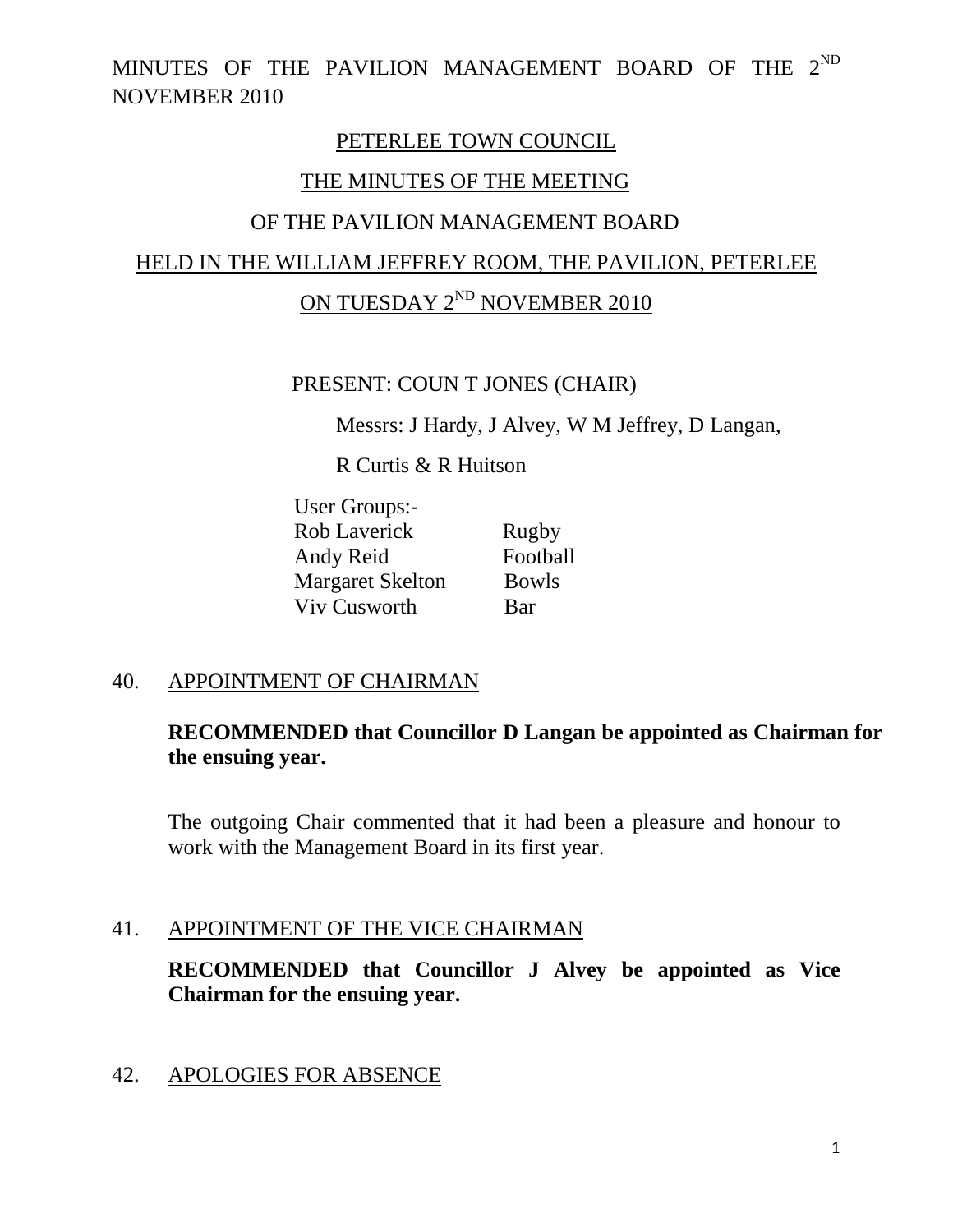Apologies for absence were submitted and accepted on behalf of Councillor J I Measor and Ken Teears, Kikz Project.

43. THE MINUTES OF THE BOARD MEETING HELD ON THE 12<sup>TH</sup> OCTOBER 2010, a copy of which had been circulated to each Member, were approved.

Matters Arising

(i) TV/DVD player

There were no monies in the budget for this provision; a donation of £150 each from the bar users and from Peterlee Pumas was offered; this was accepted and it was agreed the Town Council would fund the installation of the equipment.

## **RECOMMENDED that this course of action be accepted.**

(ii) Christmas Day Opening

Consideration was given to this request received from bar users to open Christmas day.

## **RECOMMENDED that the bar be opened from 11.00am – 1.30pm, but only with staff that were willing to work that day. FURTHER RECOMMENDED that this be widely publicized.**

(iii) Review of the Management Board

It was agreed that a review of the Management Board would be carried out and a review meeting every 12 months with officers' reports two weeks before the meetings. It was suggested for future meetings more input from users be encouraged. It was asked how the "Friends of" meetings were progressing it was confirmed the constitution had been agreed and it was hoped new people would join the group. It was suggested that parents etc be invited to be involved.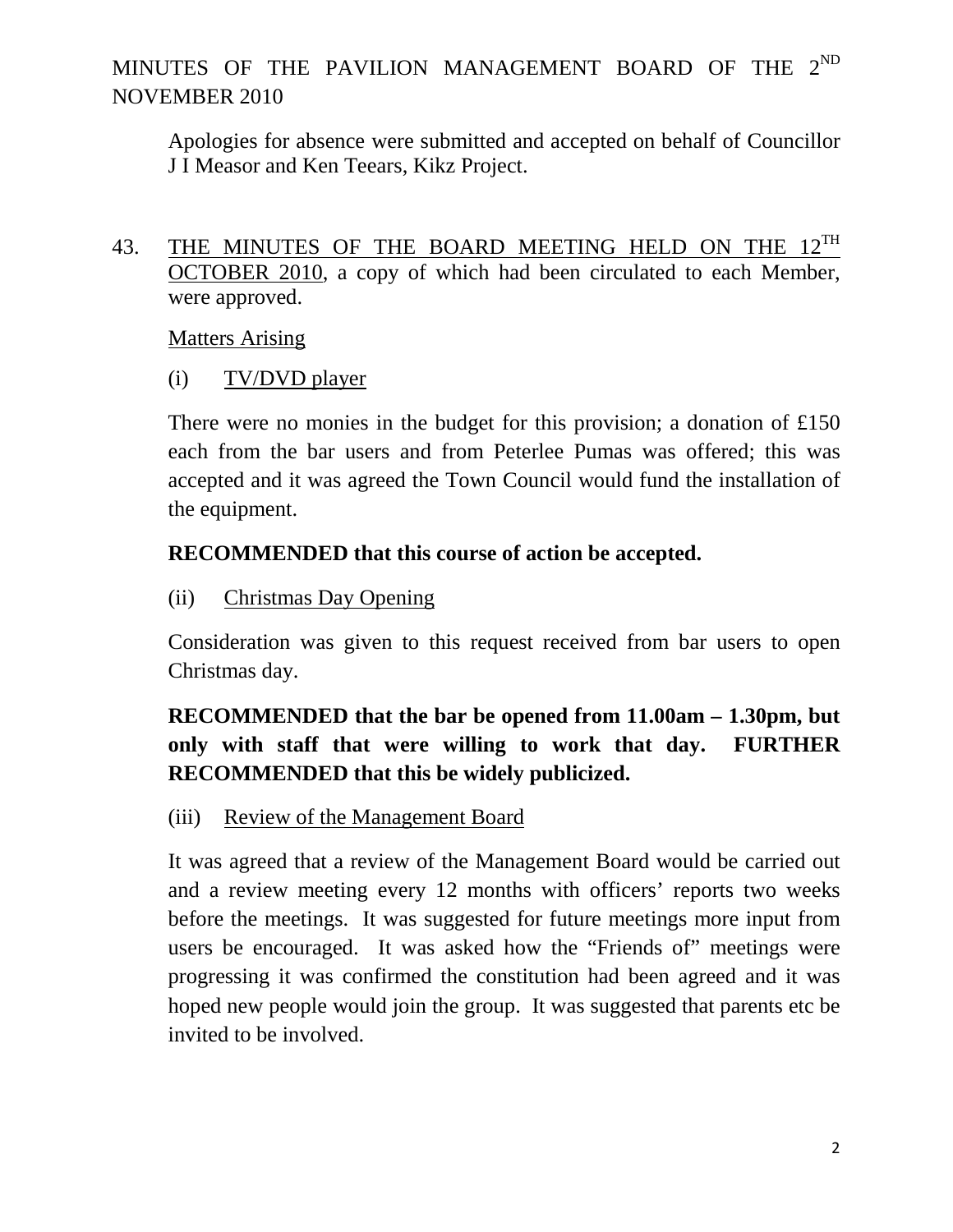The Chairman asked for comments from the Group as to how the operation had been perceived over the last year. One of the Board felt that all sporting groups should be treated fairly. It was agreed that perhaps this was not the best place to discuss this although it was agreed it needed to be considered further.

It was confirmed the use of the building should be considered at this meeting, not necessarily the financial issues. The promotion and survival of the building should be considered at these Meetings. Financial issues should be considered at the appropriate Council committee and then come back to the Management Board. It was stressed that there should be fairness for all and that this was a community building.

## **RECOMMENDED that the information given, be noted.**

## 44. REPORT OF FACILITIES MANAGER

The Facilities Manager report had been circulated to each Member. The report gave progress on the following items and he went through his report which covered the following items:-

### Concessionary use granted

It was reported that the Helford United Fundraising Evening had been granted concessionary use of the Brian Joyce Room on  $6<sup>th</sup>$  November 2010. **RECOMMENDED that that action taken in granting this use, be endorsed.**

### Forthcoming bookings for November

It was reported bookings for private functions were continuing to be consistent with functions being booked in the Main Hall every Saturday and Sunday in November, including from birthday parties, christenings anniversary parties and company Christmas parties. It was asked if any of the business bookings had been taken from the Banqueting Suites. The Manager reported he felt that being hirers able to bring in their own catering was an attractive offer for business customers.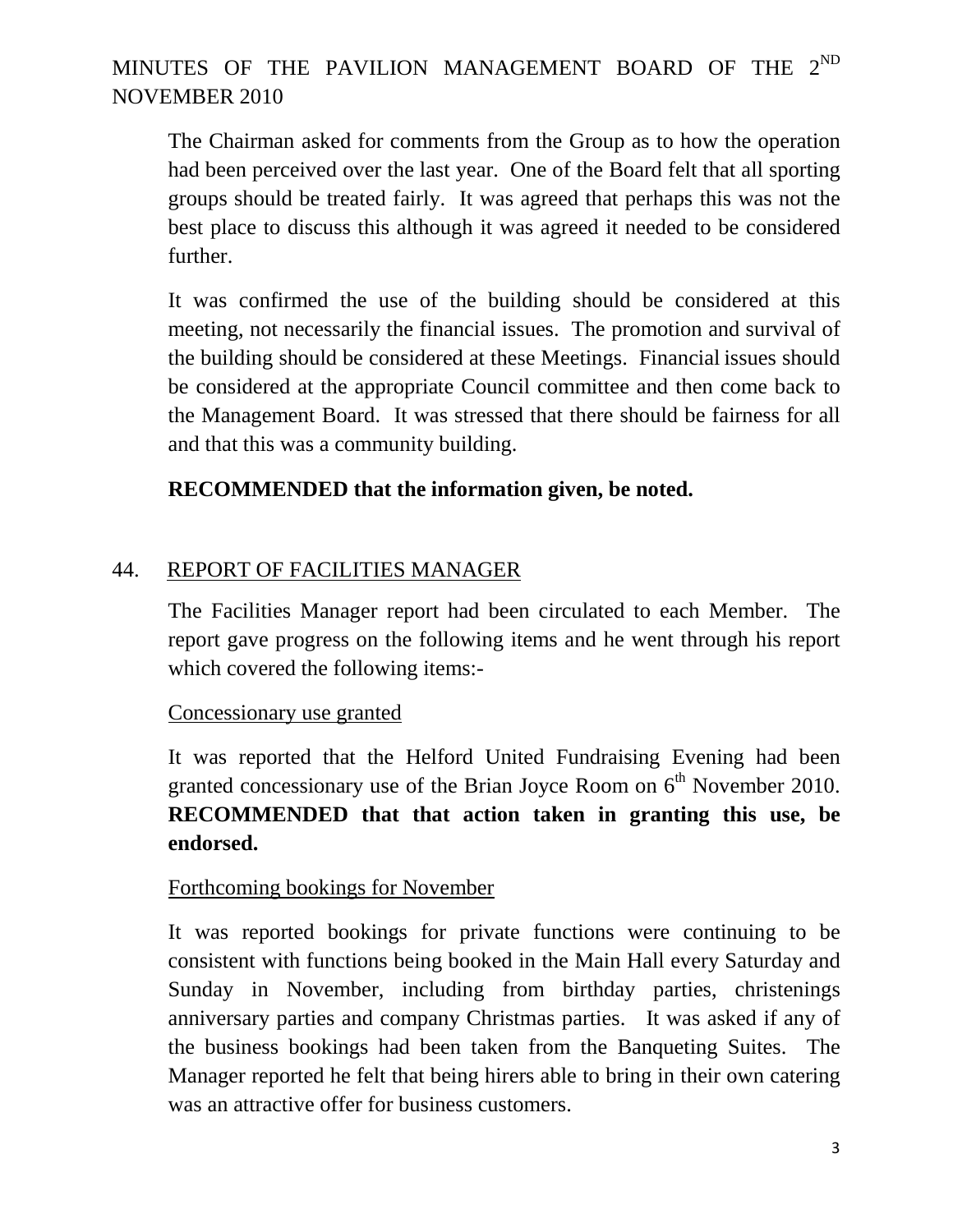## **RECOMMENDED that the information given, be noted.**

### Pavilion Bar Activities

The Manager reported on the darts & dominoes; quiz night; pool tournament; Sky 3D TV; and the Punters Club and he reported that a race night had been organized.

## **RECOMMENDED that the information given, be noted.**

Dog Fouling

This was being reported to the wardens' for attention.

## **RECOMMENDED that reports continue to be made whenever necessary.**

### Miscellaneous

The Pavilion Newsletter was now in circulation and user groups were invited to include information in future publications. It was requested that copies of the newsletter be e mailed to user groups where possible for this to be disseminated.

## **RECOMMENDED that the Newsletter be e mailed to users as well as being produced in hard copy for delivery/circulation**.

Veranda

Two prices had been obtained for this work.

## **RECOMMENDED that a report be prepared for consideration at a future meeting of the Finance & General Purposes Committee.**

### Damage to the changing rooms

Two prices had been obtained to carry out this work; one to remove and replace blockwork and another to fill the holes and permission was requested to send this on to the Team involved. It was felt that the blockwork should be replaced. It was also asked that at least one further price be obtained to carry out this work.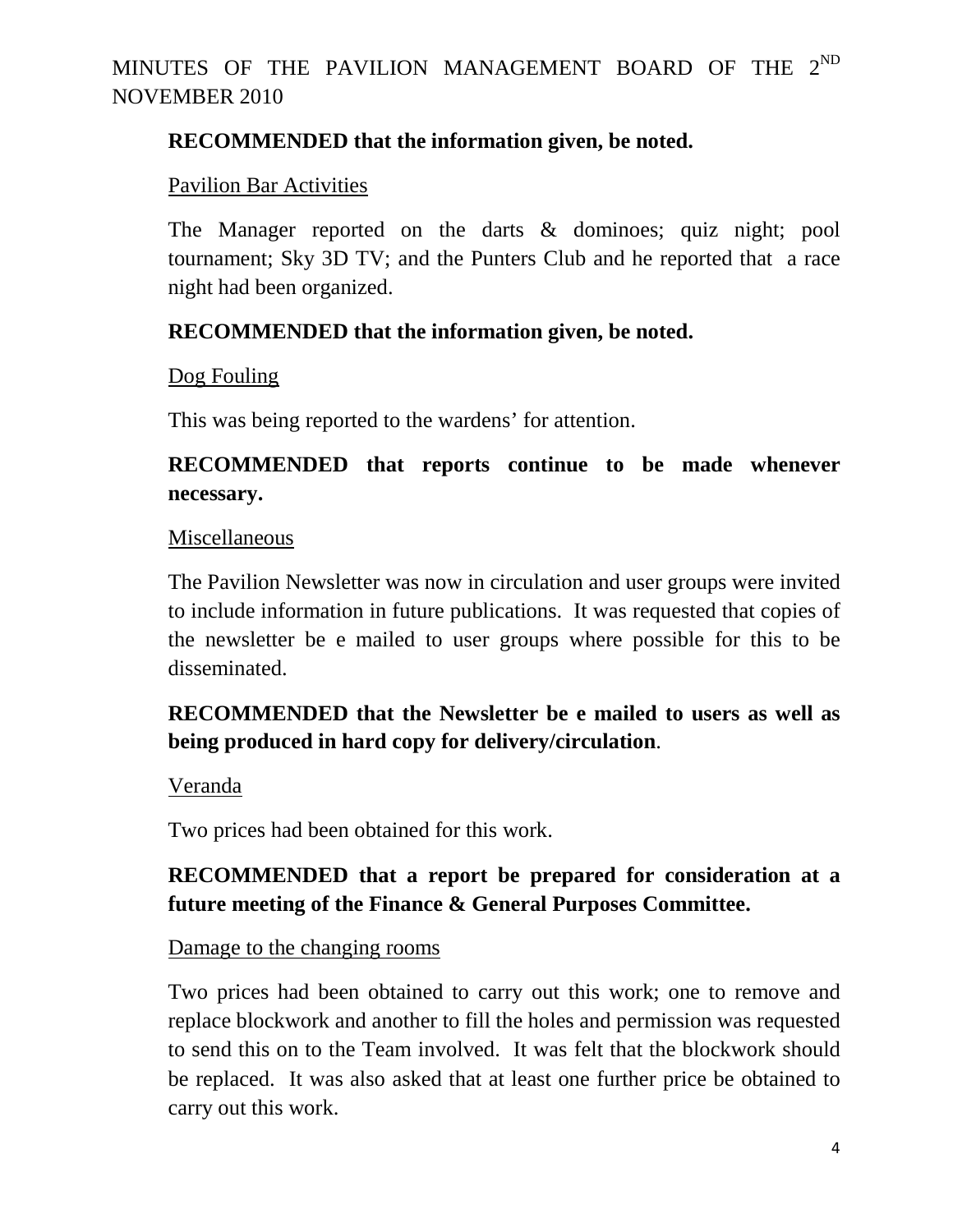**RECOMMENDED that the Manager obtain a further price to replace the damaged brickwork in the changing rooms and the lower of the two prices be forwarded on to the Team in question to pay.** 

### 45. REPORT OF THE SPORTS DEVELOPMENT OFFICER

The report of the Sports Development Officer had been circulated to each Member.

A request was made for a breakdown on income from the various classes.

It was asked how the activities for half term went; in reply the Sport Development Officer reported unfortunately not well and take up had been poor.

The Luncheon Club was going well and appreciation was expressed for Jean Joyce help in setting up this project and for Viv Cusworth in agreeing to continue this venture on a temporary basis.

PACES was going well with 77 registered members and the health walk was doing well as was the 5 a side football league. Training courses attended was reported for information.

## **RECOMMENDED that the information given, be noted.**

### 46. REPORTS FROM THE USER GROUPS

### Bowls

It was reported that the indoor bowls was going well with around 30 members to date.

## **RECOMMENDED that the information given, be noted.**

Football